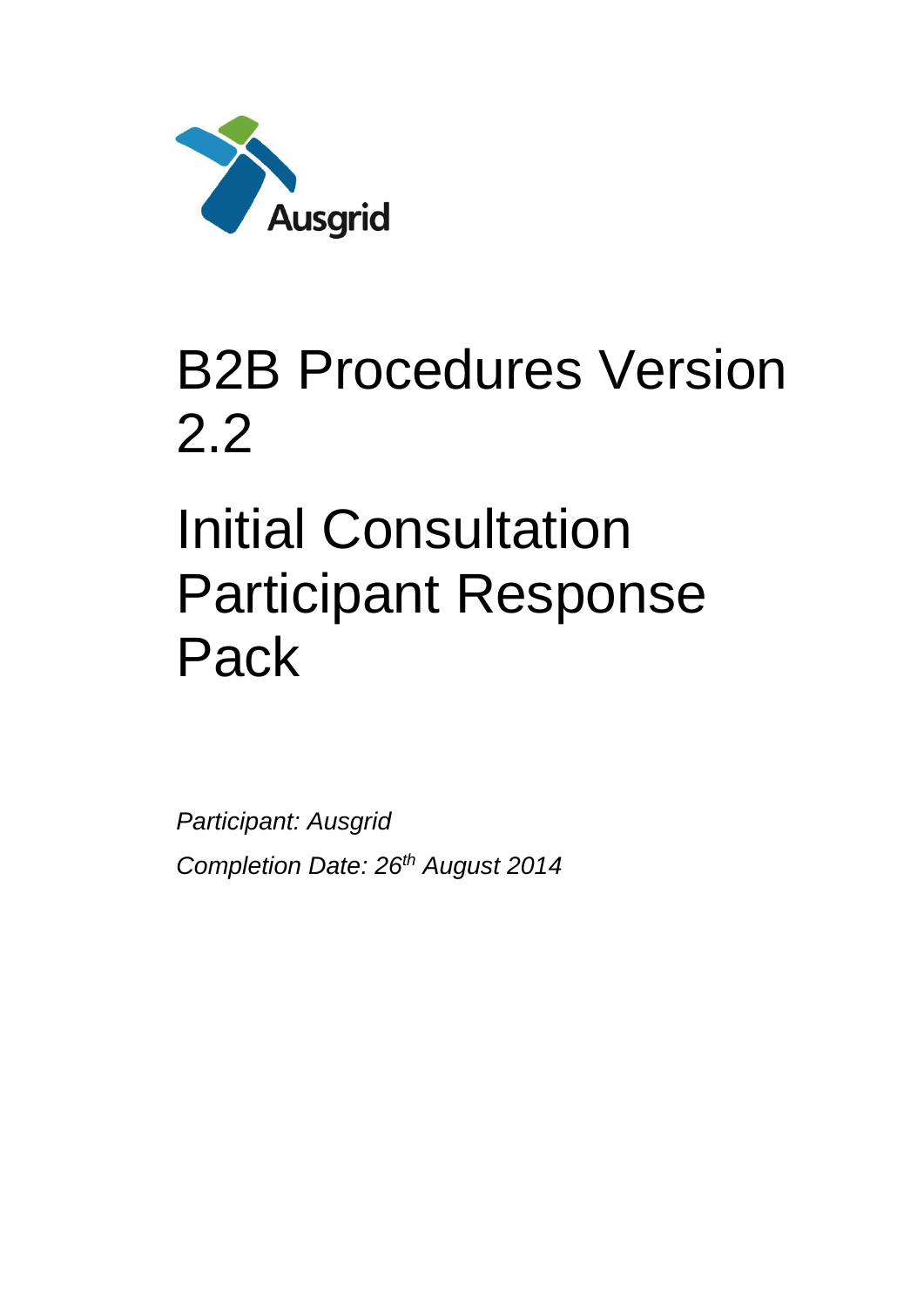#### **9. Participant Responses**

This section lists the changes proposed to the B2B Procedures: Version 2.0.

Proposed changes have been categorised as Procedure changes as follows;

- Table 9.1 covers the proposed changes to the B2B Procedure Customer and Site Details Notification Process.
- Table 9.2 covers the proposed changes to the B2B Procedure Service Order Process.
- Table 9.3 covers the proposed changes to the B2B Meter Data Process.
- Table 9.4 covers the proposed changes to the B2B Procedure One Way Notification Process.
- Table 9.5 covers the proposed changes to the B2B Procedure Technical Guideline for B2B Procedures.
- Table 9.6 covers the proposed changes to the B2B Procedure Technical Delivery Specification.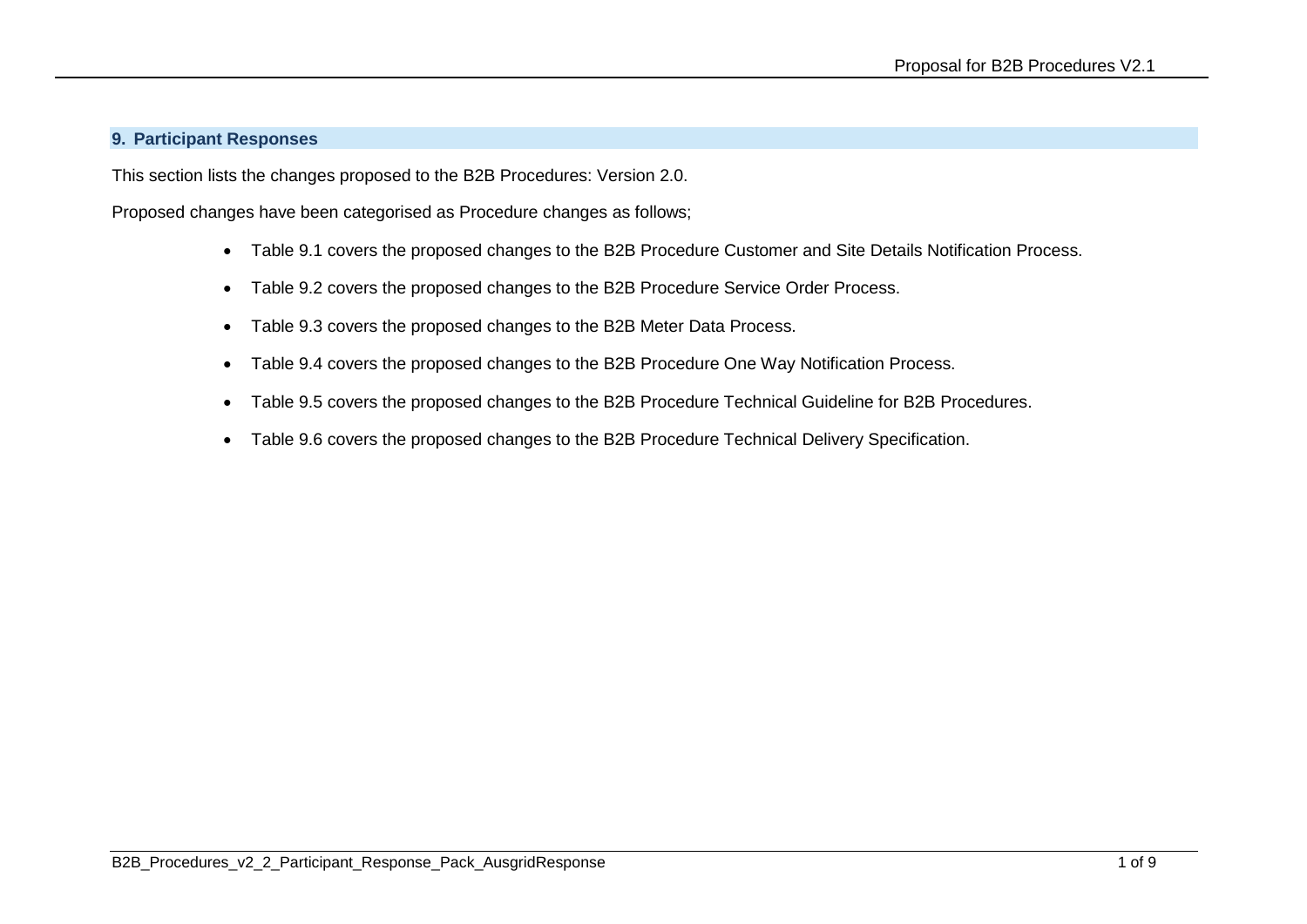### **9.1 Proposed changes to the B2B Procedure Customer and Site Details Notification Process**

| <b>Item</b> | ID  | <b>Clause/Issue/Comment</b> | <b>Proposed revised B2B Procedures text</b> | <b>Rating</b><br>$(H/M/L^1)$ | <b>AEMO Response</b> |
|-------------|-----|-----------------------------|---------------------------------------------|------------------------------|----------------------|
|             |     |                             | Blue underline means insert                 |                              |                      |
|             |     |                             | <b>Red strikeout</b> means delete           |                              |                      |
| 9.1.1       | 001 | No Comment                  |                                             |                              |                      |
| 9.1.2       | 001 | No Comment                  |                                             |                              |                      |
|             |     |                             |                                             |                              |                      |
|             |     |                             |                                             |                              |                      |

<sup>-</sup> $1$  L= Low: Not critical. Issues / comments are minor. They add clarity to the document. No major concern if not included in any further revisions M= Medium: Important. Strong case that issue / comments should be considered and an update to the document is desirable, but not critical. H= High: Critical. The issues / comments are fundamental and failure to make necessary changes has the potential to impact consensus.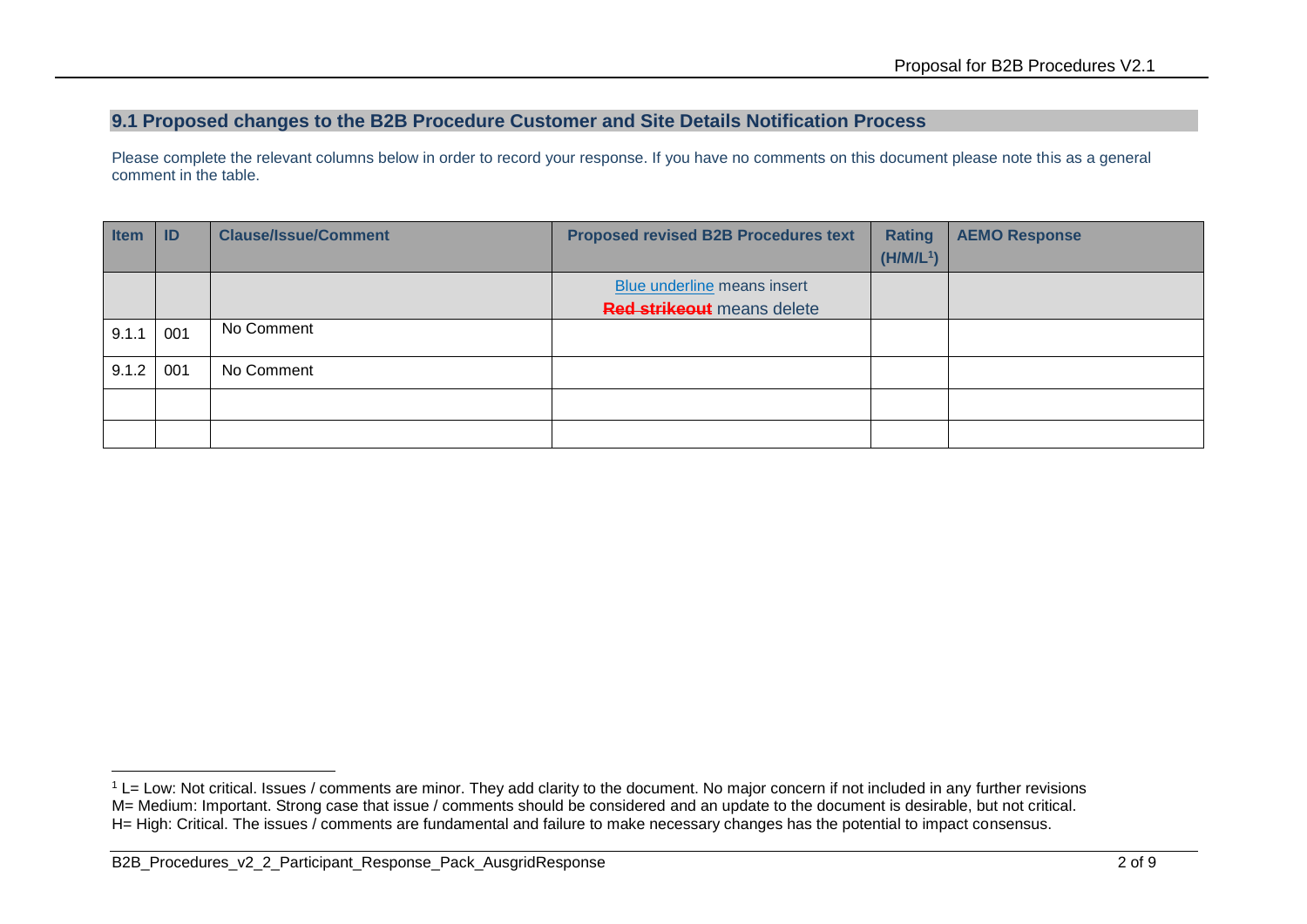#### **9.2 Proposed changes to the B2B Procedure Service Order Process**

| <b>Item</b> | ID  | <b>Clause/Issue/Comment</b> | <b>Proposed revised B2B Procedures text</b>                      | <b>Rating</b><br>(H/M/L <sup>2</sup> ) | <b>AEMO Response</b> |
|-------------|-----|-----------------------------|------------------------------------------------------------------|----------------------------------------|----------------------|
|             |     |                             | Blue underline means insert<br><b>Red strikeout</b> means delete |                                        |                      |
| 9.2.1       | 721 | No Comment                  |                                                                  |                                        |                      |
|             |     |                             |                                                                  |                                        |                      |
|             |     |                             |                                                                  |                                        |                      |
|             |     |                             |                                                                  |                                        |                      |

<sup>-</sup><sup>2</sup> L= Low: Not critical. Issues / comments are minor. They add clarity to the document. No major concern if not included in any further revisions M= Medium: Important. Strong case that issue / comments should be considered and an update to the document is desirable, but not critical. H= High: Critical. The issues / comments are fundamental and failure to make necessary changes has the potential to impact consensus.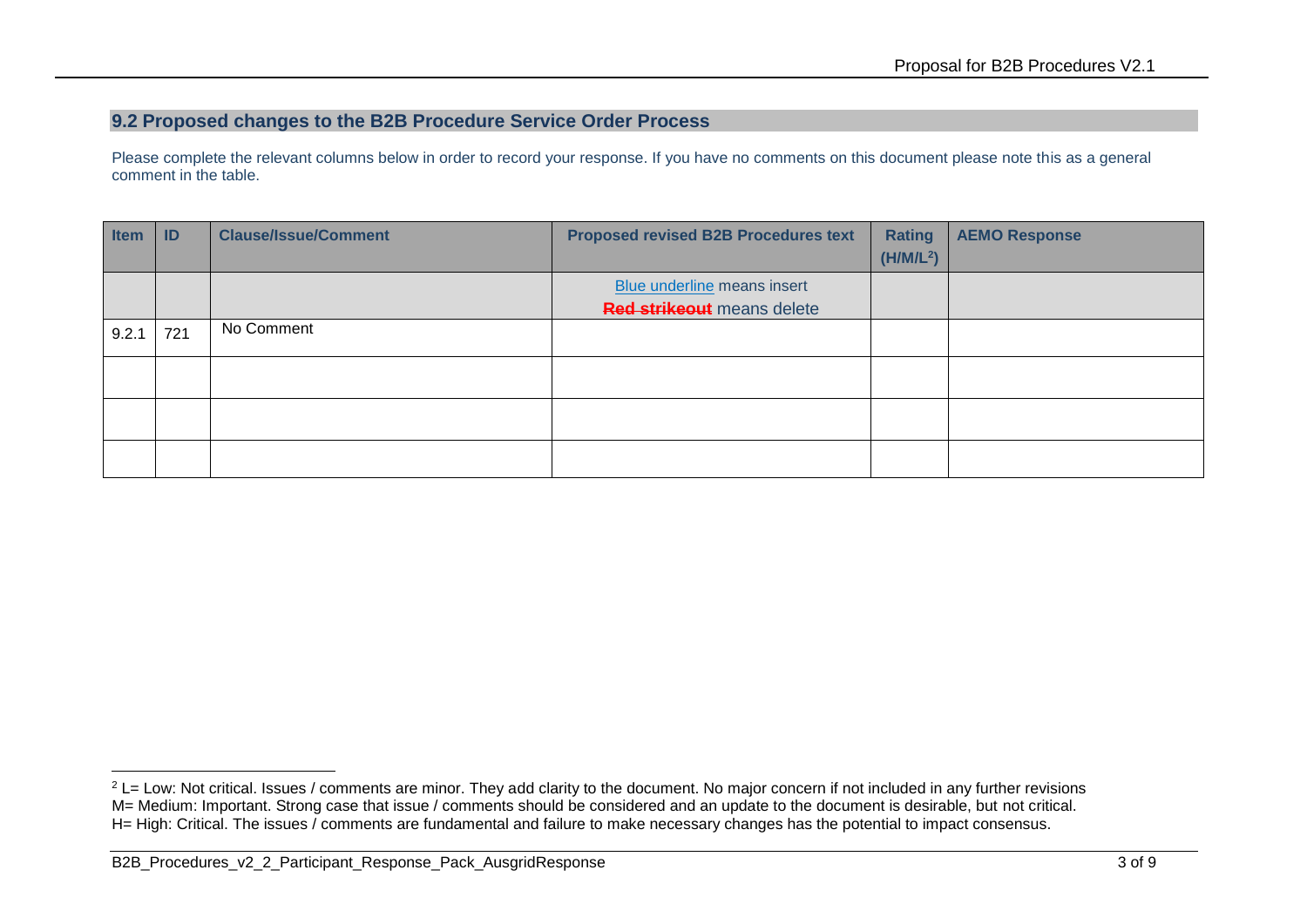#### **9.3 Proposed changes to the B2B Procedure Meter Data Process**

| <b>Item</b> | ID  | <b>Clause/Issue/Comment</b>                    | <b>Proposed revised B2B Procedures text</b> | <b>Rating</b><br>$(H/M/L^3)$ | <b>AEMO Response</b> |
|-------------|-----|------------------------------------------------|---------------------------------------------|------------------------------|----------------------|
|             |     |                                                | Blue underline means insert                 |                              |                      |
|             |     |                                                | <b>Red strikeout</b> means delete           |                              |                      |
| 9.3.1       | 721 | No Comment                                     |                                             |                              |                      |
| 9.3.2       | 721 | No Comment                                     |                                             |                              |                      |
| 9.3.3       | 721 | No Comment                                     |                                             |                              |                      |
| 9.3.4       | 721 | No Comment                                     |                                             |                              |                      |
| 9.3.5       | 721 | This change should be with the VMD<br>changes? | N/A                                         |                              |                      |

<sup>-</sup><sup>3</sup> L= Low: Not critical. Issues / comments are minor. They add clarity to the document. No major concern if not included in any further revisions M= Medium: Important. Strong case that issue / comments should be considered and an update to the document is desirable, but not critical. H= High: Critical. The issues / comments are fundamental and failure to make necessary changes has the potential to impact consensus.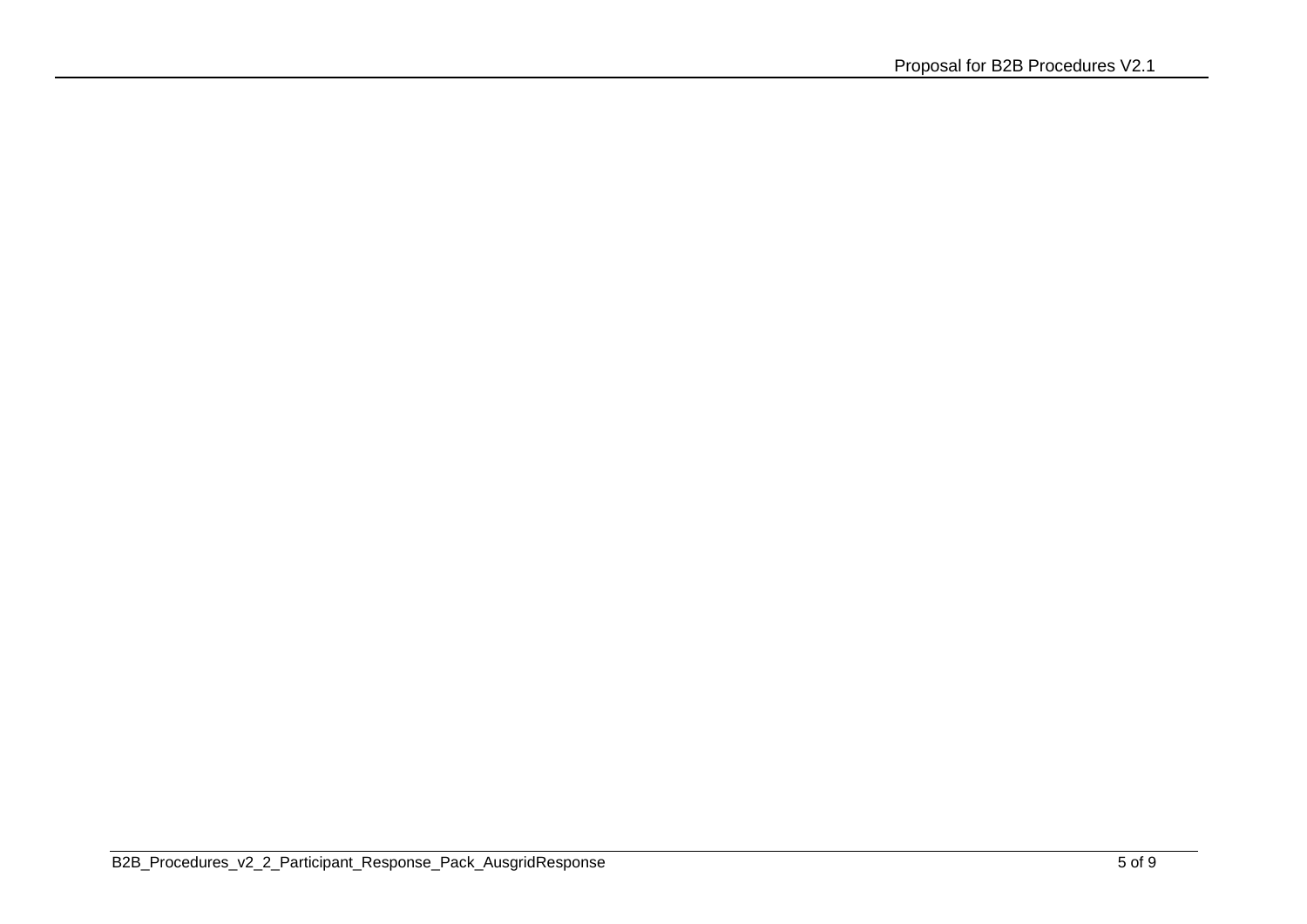### **9.4 Proposed changes to the B2B Procedure One Way Notification Process**

Please complete the relevant columns below in order to record your response. If you have no comments on this document please note this as a general comment in the table.

| <b>Item</b> | ID  | <b>Clause/Issue/Comment</b> | <b>Proposed revised B2B Procedures text</b> | <b>Rating</b>         | <b>AEMO Response</b> |
|-------------|-----|-----------------------------|---------------------------------------------|-----------------------|----------------------|
|             |     |                             |                                             | (H/M/L <sup>4</sup> ) |                      |
|             |     |                             | Blue underline means insert                 |                       |                      |
|             |     |                             | <b>Red strikeout</b> means delete           |                       |                      |
| 9.4.1       | 721 | No Comment                  |                                             |                       |                      |
|             |     |                             |                                             |                       |                      |
|             |     |                             |                                             |                       |                      |
|             |     |                             |                                             |                       |                      |

-

<sup>&</sup>lt;sup>4</sup> L= Low: Not critical. Issues / comments are minor. They add clarity to the document. No major concern if not included in any further revisions M= Medium: Important. Strong case that issue / comments should be considered and an update to the document is desirable, but not critical. H= High: Critical. The issues / comments are fundamental and failure to make necessary changes has the potential to impact consensus.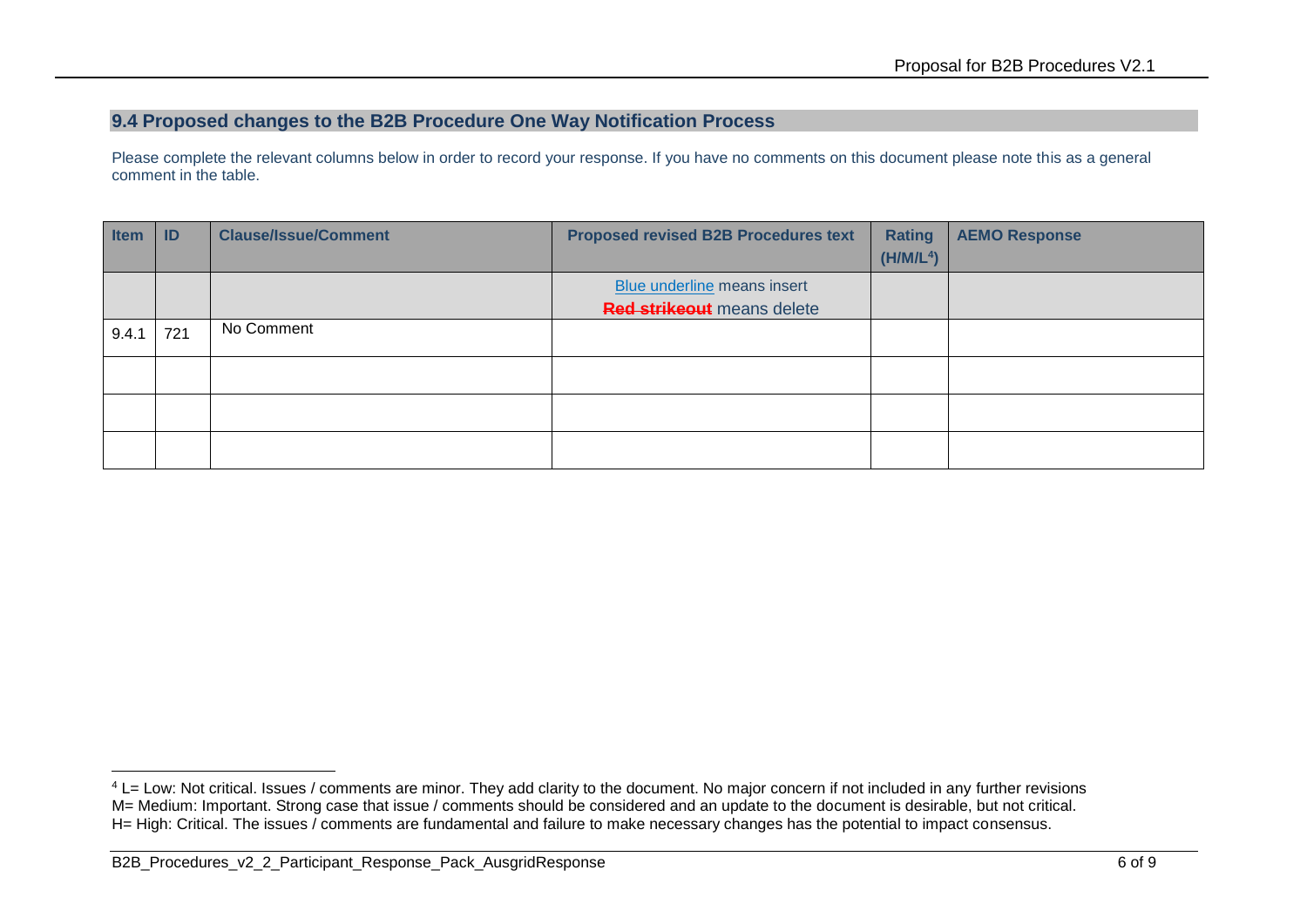#### **9.5 Proposed changes to the B2B Procedure Technical Guidelines for B2B Procedures**

| <b>Item</b> | <b>ID</b> | <b>Clause/Issue/Comment</b> | <b>Proposed revised B2B Procedures text</b>                      | <b>Rating</b><br>(H/M/L <sup>5</sup> ) | <b>AEMO Response</b> |
|-------------|-----------|-----------------------------|------------------------------------------------------------------|----------------------------------------|----------------------|
|             |           |                             | Blue underline means insert<br><b>Red strikeout</b> means delete |                                        |                      |
| 9.5.1       | 721       | No Comment                  |                                                                  |                                        |                      |
|             |           |                             |                                                                  |                                        |                      |
|             |           |                             |                                                                  |                                        |                      |
|             |           |                             |                                                                  |                                        |                      |

<sup>-</sup> $5$  L= Low: Not critical. Issues / comments are minor. They add clarity to the document. No major concern if not included in any further revisions M= Medium: Important. Strong case that issue / comments should be considered and an update to the document is desirable, but not critical. H= High: Critical. The issues / comments are fundamental and failure to make necessary changes has the potential to impact consensus.